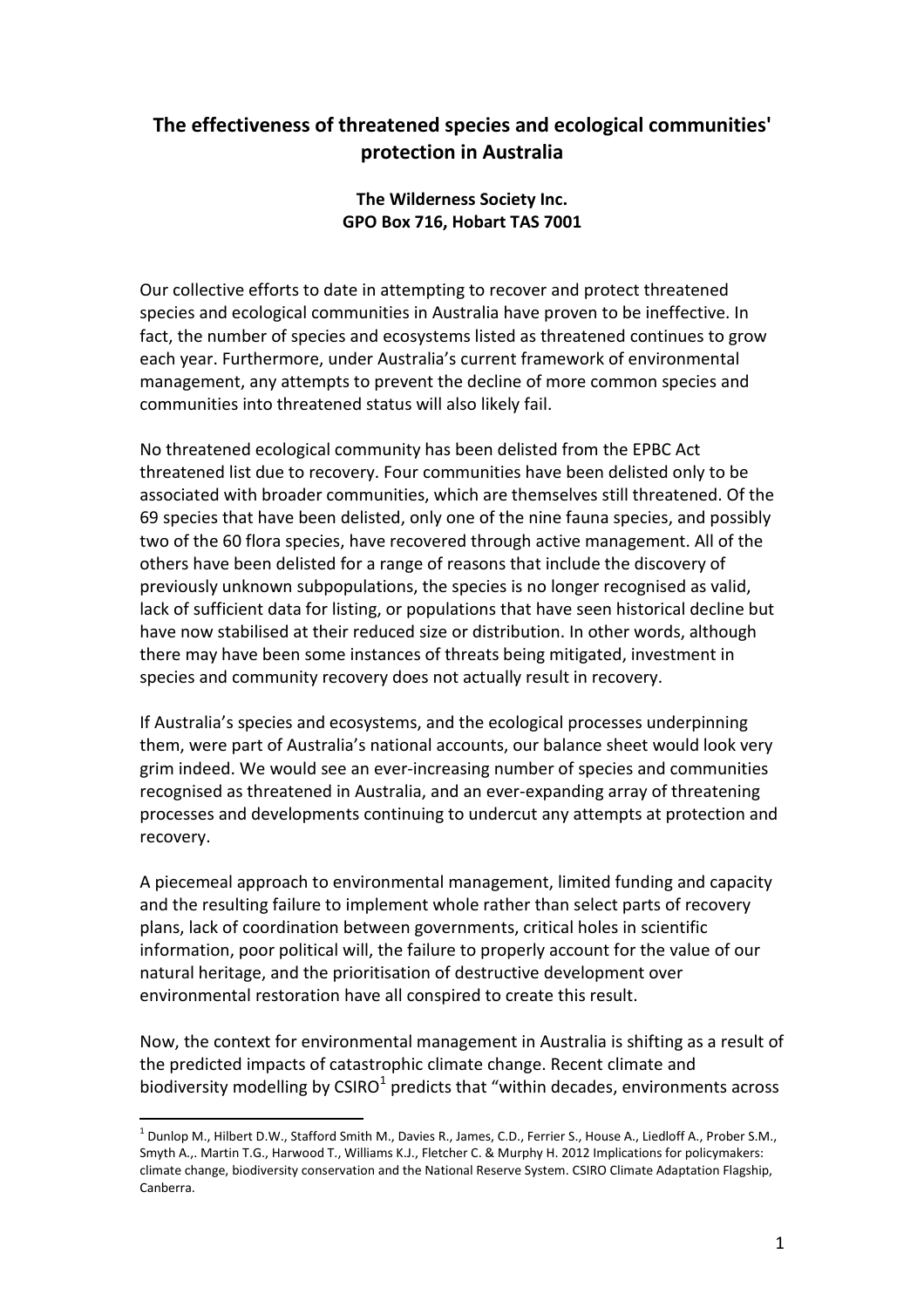Australia will be substantially different from those currently experienced by biodiversity at most locations. As a result, biodiversity management will require a new paradigm to minimise future losses." In this context, our current approach appears woefully inadequate.

Species and their habitats may not be able to survive in their current locations under the conditions predicted in this scenario. In the face of rapid climatic and ecological change, there will be significant uncertainty about which species or populations are best able to adapt to those changes, and which species will be forced to migrate or perish. This is a clear case for a radical shift in our approach to environmental management as a whole, and threatened species and ecological communities in particular.

To continue to rely on Australia's current approach to protecting and recovering threatened species and ecological communities in this scenario is to invite failure in upholding our international biodiversity conservation obligations, and failure to safeguard our invaluable natural heritage.

If the Australian Government is committed to upholding these obligations, and to ensuring a secure future in which a healthy and resilient environment is the foundation of our society's wellbeing, the current approach will not suffice. In fact, we will continue to facilitate the destruction and degradation of ecosystems, and the accelerating extinction of species.

In a changing climate, where we cannot rely on environments remaining unchanged for centuries to come, our focus will have to shift from the protection of places and species to the protection of function. This will involve the identification, mapping and protection of ecological and evolutionary processes across the landscape. The hydrological functions of rivers and wetlands, ecosystem productivity, the movement and transfer of biological material across the continent, the interaction of key species, the natural disturbance patterns of fire and flood and drought, the potential for species to evolve: these are all critical to ensuring the long-term viability of our natural environment. However, these processes are rarely measured or managed explicitly.

There is also a need to build on our understanding of climate adaptation. How do we best facilitate the survival of species and their habitats, and the ongoing function of ecosystems, in a world that is changing more rapidly than at any time in the last 10,000 years? Once again, environmental management in Australia must be overhauled.

Improving the integration of scientific, economic, information and policy initiatives will be key to the establishment of a new environmental management discipline. With the rise of more detailed environmental information and modelling; improved understanding of on-ground management responses; collaboration between government, non-government, community and Indigenous organisations; and adaptive management frameworks; there are opportunities to generate new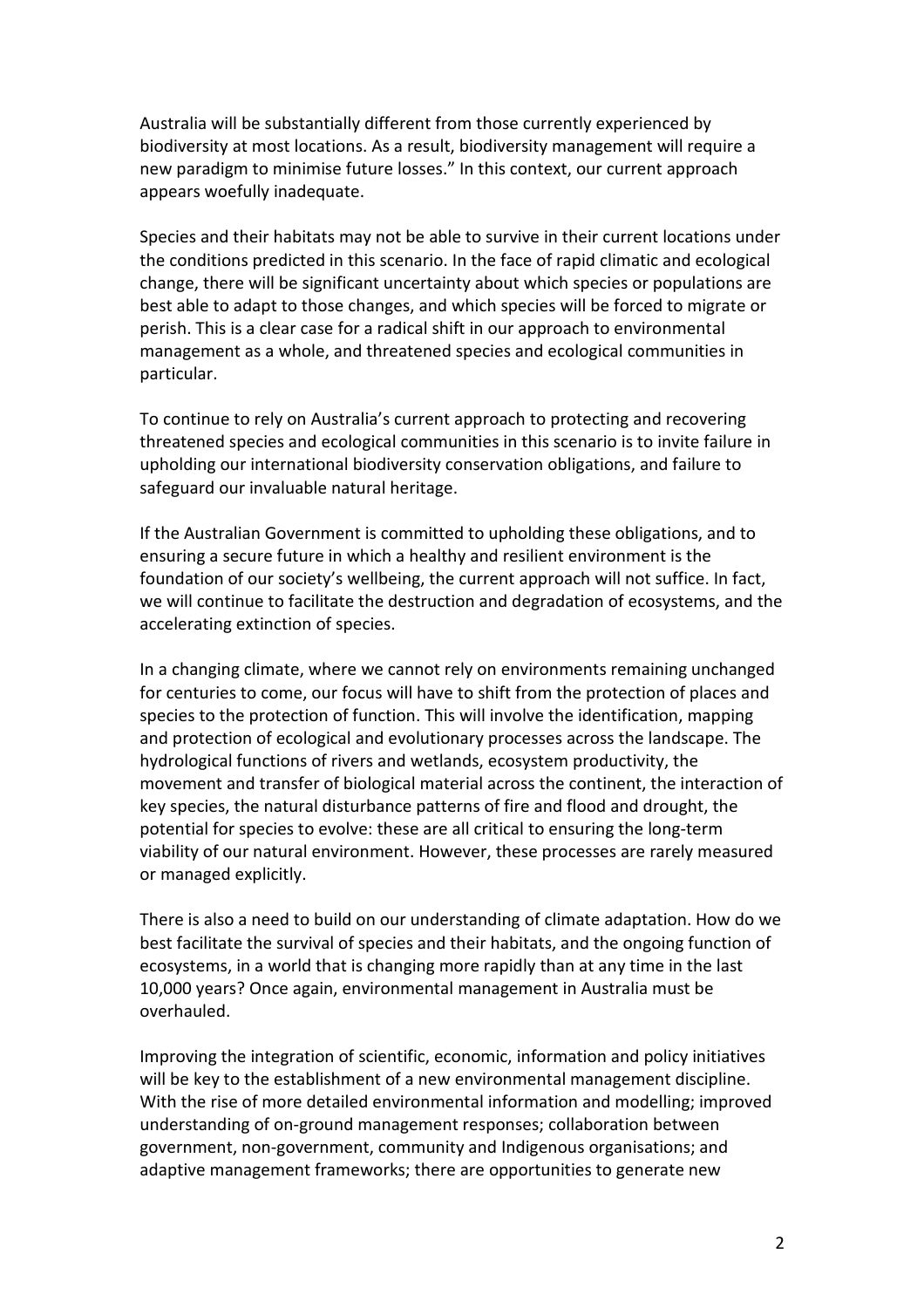approaches to environmental management for the  $21<sup>st</sup>$  century that do not commit to making the mistakes of the last two centuries.

Improved funding will also be required for:

- appropriate research into climate adaptation and climate refugia;
- mapping for ecological resilience and ecosystem processes;
- ongoing extension and intensive management of the National Reserve System; and
- targeted species recovery, where feasible, that sets out to recover a species, rather than prevent or even facilitate further decline.

The quantum of funds dedicated to these tasks does not currently reflect the urgency of the situation Australia now faces.

The current species-based approach to recovery planning and implementation will not provide long-term security for Australia's iconic species, nor its natural heritage more broadly. We must focus on developing a sophisticated management regime based on functions as well as features, based on processes as well as species.

## Improving the Current Model of Threatened Species Recovery

Recognising that such a shift in management focus may take many years, there is an immediate imperative to ensure that any effort directed towards threatened species and ecosystem recovery is efficient and effective.

Investment in species recovery, without reference to long-term recovery objectives that are quantifiable and time-bound, and directly linked to down-listing in threat status, will likely fail.

For greatest efficiency in the allocation of resources to species conservation, those responsible for recovery need to make explicit decisions about their objectives. Recovery decisions are often made not with a strategy for achieving long-term objectives, but rather for satisfying short-term needs or solving immediate problems. It is imperative that conservation expenditure requirements be made explicit for all threatened species.

The allocation of ultimately limited resources should also be undertaken in a considered and objective way across all species, not piecemeal across various levels of management as is the case for most recovery processes.

Let us say that the long-term vision of species recovery in Australia is that all species extant in 2013 are thriving in the wild in 50 years' time.

And let us say that the recovery goal for the next 10 years is that each Australian species listed as threatened or near threatened on the IUCN Red List of Threatened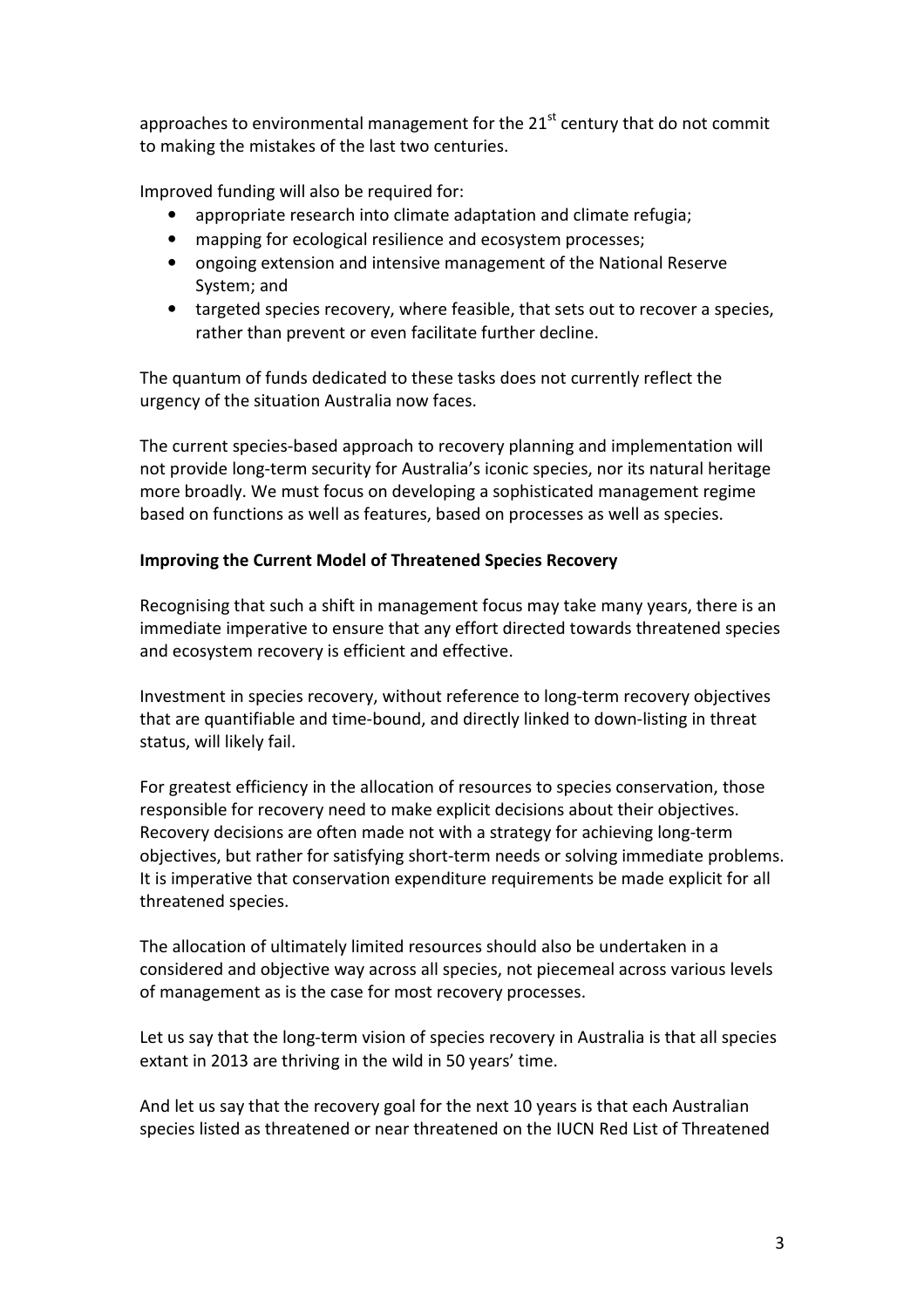Species will be eligible for down-listing: moving from a category of higher threat to a category of lower threat according to IUCN criteria<sup>2</sup>.

Specific and measureable objectives to achieve this goal within the specified time frame for each species would need to be developed, directly addressing these criteria.

These objectives should be specific, measurable, attainable, realistic and time-bound (SMART). Following this, a full set of recovery actions required to achieve those objectives with a high degree of confidence, including the location, frequency, duration, effort, and cost of each action, should be developed. This process assumes that all of these actions will be essential to achieving the goal of down-listing within 10 years, and that to undertake only a portion of those actions is to guarantee failure of recovery.

By articulating the explicit and detailed list of the minimum set of management actions required to meet the project goal for each threatened species in question, we obtain two valuable statements which can guide species recovery in Australia: The first statement is an estimate of the cost of recovering all of the threatened species in Australia to a specific conservation goal. This statement is a powerful tool for justifying the funding that is essential to meet this goal. The second statement is a list of the set of management actions that will deliver the recovery goal.

The Action Plan for Threatened Macropods 2011-2012<sup>3</sup>, is an example of a clear and quantifiable outline of all those recovery actions required to achieve down-listing in threat status of 21 kangaroo and wallaby species on the IUCN Red List of Threatened species by 2021.

The cost of all these actions is approximately \$290 million. However it must be emphasised that even undertaking all these actions will likely only lead to downlisting for each of the 21 species (for example, from critically endangered to endangered), rather than full recovery, or listing as Least Concern.

Thus where funds and capacity are limited, prioritisation may need to be undertaken in order to optimise resource allocation among projects, where costs, benefits, and the likelihood of management success are considered simultaneously.

Importantly, it will be critical to ensure that recovery efforts are not limited to downlisting, but continue long into the future to ensure ultimate delisting and maintenance of species status as Least Concern.

l.

 $^2$  IUCN (2001) Categories and Criteria (version 3.1). http://www.iucnredlist.org/static/categories\_criteria\_3\_1, accessed 11 December 2012.

 $3$  WWF-Australia (2011) Action Plan for Threatened Macropods 2011-2021. WWF-Australia, Sydney. http://www.wwf.org.au/news\_resources/?2940/The-action-plan-for-threatened-Australian-macropods-2011-2021, accessed 11 December 2012.